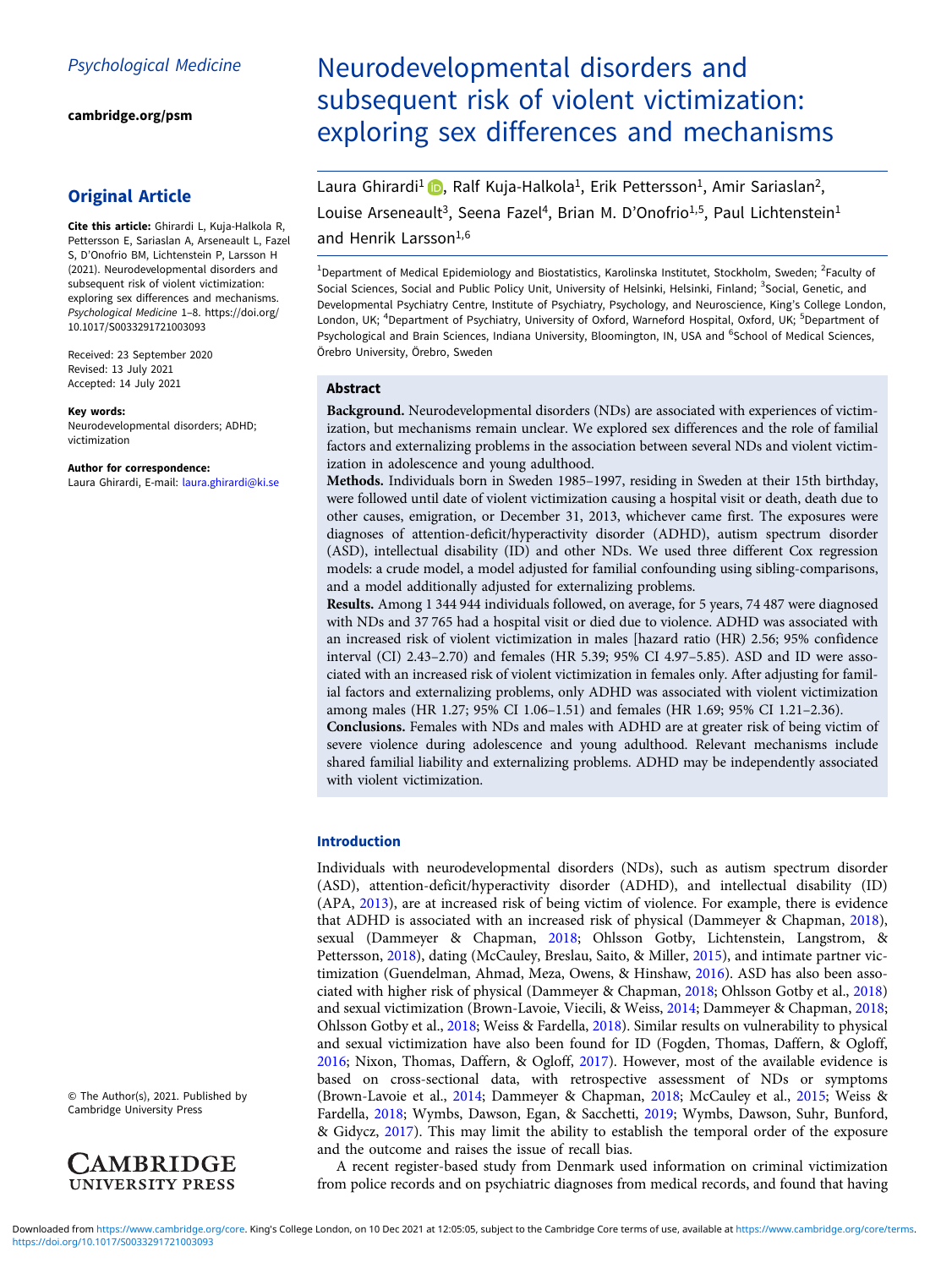a diagnosis of ND was associated with a higher risk of being subjected to criminal victimization in females, but not in males (Dean et al., [2018](#page-6-0)). However, the associations attenuated when adjusting for other psychiatric disorders, family characteristics, and criminal offending, with the exception of ID in women, which still represented a risk factor for being victim of violence (Dean et al., [2018](#page-6-0)). Another study based on a survey among university students did not find an association between self-reported ADHD symptoms and physical intimate partner violence victimization (Wymbs et al., [2017\)](#page-7-0). Hence, it remains unclear if all or just some NDs are associated with an increased risk of victimization and if the risk varies by sex. These are important knowledge gaps as violent victimization is associated with a range of negative outcomes, including depression, anxiety, post-traumatic stress disorder, substance use problems, self-harm, criminality, and violence perpetration (Latalova, Kamaradova, & Prasko, [2014](#page-7-0); Turanovic & Pratt, [2015](#page-7-0); Vaughn et al., [2010\)](#page-7-0).

None of the previous studies examined whether shared familial factors, including genetics, may explain the association between NDs and victimization. For example, previous research has shown that genetic vulnerability to psychiatric disorders, including ADHD, is correlated with exposure to another type of victimization, bullying (Schoeler et al., [2019\)](#page-7-0). Another relevant mechanism to explore is the role of criminal offending and other externalizing problems. For example, it is well established that ADHD is associated with an increased risk of criminality (Lichtenstein et al., [2012;](#page-7-0) Mohr-Jensen, Müller Bisgaard, Boldsen, & Steinhausen, [2019;](#page-7-0) Mohr-Jensen & Steinhausen, [2016\)](#page-7-0) and substance use disorder (SUD) (Biederman et al., [1997;](#page-6-0) Groenman, Janssen, & Oosterlaan, [2017;](#page-6-0) Groenman et al., [2013;](#page-6-0) Yoshimasu et al., [2012\)](#page-7-0), which, in turn, are associated with greater risk of being victim of violence (Johnson et al., [2016;](#page-7-0) Vaughn et al., [2010\)](#page-7-0). As a result, SUD and criminality may mediate the association between NDs and violent victimization. Therefore, assessing the role of familial confounding and mediating factors may help clarifying the mechanisms through which NDs may influence the vulnerability to victimization in adolescence and early adulthood.

Taken together, previous studies suggest that risk of violent victimization should be considered among those with NDs. However, use of cross-sectional data and lack of consideration of important potential confounders and mediators may generate biased results. In this study, we investigated the association between several NDs and subsequent risk of severe violent victimization in adolescence and young adulthood, using prospectively collected data on hospitalizations and deaths due to assault. We had two main aims. First, we wanted to estimate the crude association between different NDs and victimization in males and females, in order to establish the extent to which different NDs were associated with risk of violent victimization and if there may be sex differences. This would allow identifying the most vulnerable patient groups. Second, we explored two mechanisms that may explain the association between NDs and victimization, that is, shared familial factors and mediation via externalizing problems. To do so, we examined whether the associations between NDs and victimization was explained by unmeasured shared familial effects by comparing violent victimization rates among sibling pairs who are discordant on their diagnosis status. This method uses information on pairs where one sibling is diagnosed with a ND and the other is not in order to adjust for familial factors shared by the siblings, such as their socio-economic background and half of their genetic makeup (D'Onofrio, Lahey,

Turkheimer, & Lichtenstein, [2013\)](#page-6-0). Furthermore, we tested whether the association between NDs and victimization was explained by externalizing problems, including conduct disorder (CD), SUD, and criminal convictions, which may account, at least in part, for the association between some NDs and violent victimization.

#### Methods

The study was approved by the regional ethics review board in Stockholm, Sweden. The requirement for informed consent was waived because the study was register-based and it was not possible to identify the included individuals.

## Study population

We used data from a linkage of several national Swedish registers<br>via the unique identification number (Ludvigsson, via the unique identification number (Ludvigsson, Otterblad-Olausson, Pettersson, & Ekbom, [2009](#page-7-0)). Using information from the Total Population Register (Ludvigsson et al., [2016](#page-7-0)), we included in the study all individuals born in Sweden between 1985 and 1997 alive and living in Sweden at their 15th birthday, with identifiable biological parents. We followed them from their 15th birthday until the event of interest, death, migration outside Sweden, or December 31, 2013, whichever came first. That date would represent the end of the follow-up. We followed individuals from age 15 in order to focus on victimization events during late adolescence and early adulthood and we excluded individuals with a victimization event before age 15. Within the study population, we linked individuals with the same biological parents using both parents' unique identification numbers to identify clusters of full-siblings.

#### NDs

Using the National Patient Register (Ludvigsson et al., [2011](#page-7-0)), we identified diagnoses of NDs from specialist inpatient and outpatient visits after age two, using a similar classification as DSM-5, which includes ADHD, ASD, ID, communication disorders, specific learning disorder, motor disorders, and other/ unspecified NDs. ADHD, ASD and ID, which were the most prevalent NDs in the sample, were also examined separately. A complete list of the International Classification of Diseases, 9th revision (ICD-9), and ICD-10 codes is reported in online Supplementary Table S1.

All the exposures were time-varying. Individuals who were diagnosed with NDs before the 15th birthday were considered exposed for the entire follow-up. Individuals who were diagnosed with NDs after their 15th birthday were considered as unexposed from their 15th birthday until the first diagnosis, and as exposed after the first diagnosis.

#### Violent victimization

Using information from the National Patient Register (Ludvigsson et al., [2011\)](#page-7-0) and the Cause of Death Register (Brooke et al., [2017](#page-6-0)), we defined violent victimization as any inpatient or outpatient visit or death due to assault (ICD-9 codes: E960-E969; ICD-10 codes: X85-Y09), in line with previous studies (Sariaslan, Arseneault, Larsson, Lichtenstein, & Fazel, [2020;](#page-7-0) Sariaslan, Lichtenstein, Larsson, & Fazel, [2016\)](#page-7-0). The outcome date was defined as the date of first registered diagnosis.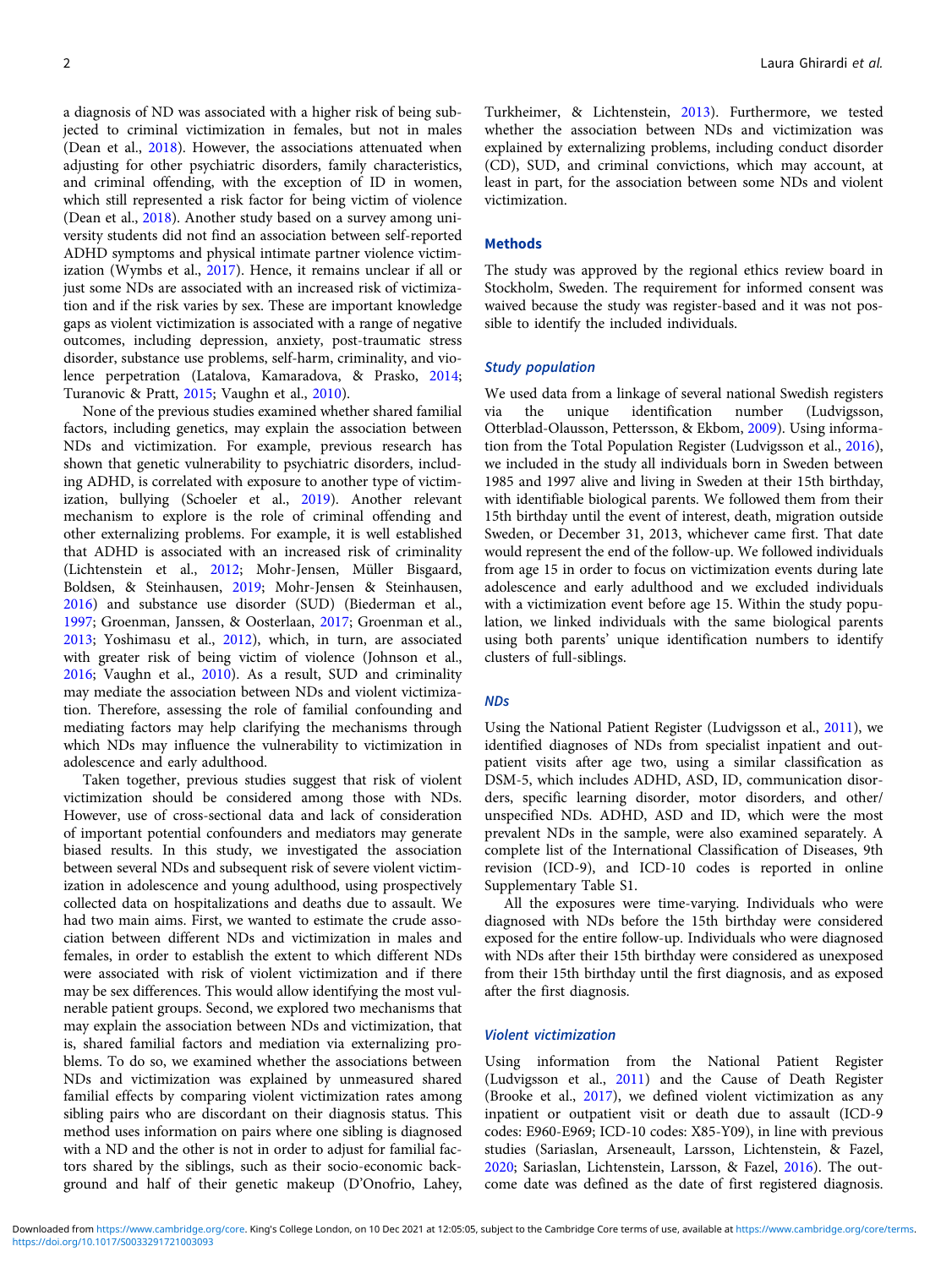As the National Patient Register includes data from inpatient and outpatient visits, these events may be considered quite severe events, as they were treated in specialist care. Primary care data are not included in the National Patient Register.

#### Other covariates

The following covariates were considered: year of birth, using information from the Total Population Register (1985–1990; 1991–1997); diagnosis of CD in the National Patient Register (ICD-9 code: 312; ICD-10 code: F91); diagnosis of SUD in the National Patient Register (ICD-9 codes: 291, 292, 303–305; ICD-10 code: F10−F19); crime conviction (Sariaslan et al., [2016,](#page-7-0) [2020\)](#page-7-0), identified in the National Crime Register, which includes information on all criminal convictions in Sweden since 1973 for individuals aged 15 or older, which is the age of criminal responsibility in Sweden.

#### Statistical analysis

We conducted all analyses separately for males and females, as NDs have different prevalence in males and females and results from previous studies suggest that there may be sex differences in the vulnerability to different types of victimizations.

First, to explore the crude association between the NDs and violent victimization among males and females, we plotted the estimated cumulative incidence of being violently victimized in exposed and unexposed groups by sex using the Kaplan–Meier method. Then, we used Cox regression model to estimate the hazard ratios (HRs) and 95% confidence intervals (CIs) for time to violent victimization, with cluster-robust standard errors accounting for the correlated data from full-siblings. The underlying time scale was time since the start of the follow-up, that is, the 15th birthday. We performed the analysis for all NDs combined, as well as for ADHD, ASD and ID separately and then with ADHD, ASD, and ID included together in a multiple regression model. Therefore, estimates for each disorder from this model were adjusted for the other disorders. This was done in order to establish if all NDs or only some disorders were uniquely associated with risk of violent victimization. In addition, we evaluated if there was any difference between having only one disorder  $v$ . having more than one. In order to do so, we considered ADHD, ASD, and ID in separate models as exposures on three different levels: no diagnosis, diagnosis of one disorder, diagnosis of more than one disorder. That is, when considering ADHD, one could have no diagnosis of ADHD, only a diagnosis of ADHD, or a diagnosis of ADHD and of ASD and/or ID. When considering ASD, one could have no diagnosis of ASD, only a diagnosis of ASD, or a diagnosis of ASD and ADHD and/or ID. When considering ID, one could have no diagnosis of ID, only a diagnosis of ID, or a diagnosis of ID and of ADHD and/or ASD.

Second, we used stratified Cox regression model entering each cluster of full-siblings as a separate stratum (model adjusted for familial factors). This approach allows adjusting for all potential confounders that are constant within each cluster of siblings during the follow-up. Only clusters of siblings with variation in at least one of the covariates and at least one outcome event contribute to this analysis (Number of clusters = 26 337; Number of individuals = 54 354). In this model, we also adjusted for year of birth to control for potential temporal trends, which may for example affect administrative prevalence of NDs. This was done in order to explore if shared familial factors would explain potential associations between NDs and violent victimization.

Third, we added the following externalizing problems to the stratified Cox regression model of full-siblings (that is, the model adjusted for familial factors explained above): diagnosis of SUD, diagnosis of CD, crime conviction (model adjusted for familial factors and mediators). These covariates were time varying and date of the first diagnosis or first crime was used as the starting date of the exposed time. Hence, individuals who were diagnosed with SUD or CD before or at the 15th birthday were considered exposed for the entire follow-up, while individuals who were diagnosed with SUD or CD after their 15th birthday were considered as unexposed from their 15th birthday until the first diagnosis, and as exposed afterwards. This was done in order to explore if externalizing problems would explain potential associations between NDs and violent victimization.

As a sensitivity analysis, we conducted these analyses considering ND diagnoses after age four, for a more conservative definition of the disorders.

#### Results

## Description of the sample

Descriptive statistics of the study population, which included 1 344 944 individuals, are reported in [Table 1](#page-3-0). More than five percent of the study population  $(N = 74487; 5.54%)$  were diagnosed with a ND, of which ADHD was the most common  $(N = 45991;$ 3.42%). During the follow-up (mean length = 5 years; average age at the end of the follow-up = 23), 37 765 (2.81%) individuals who were violently victimized, and males  $(N = 26884; 3.90\%)$  were more at risk than females  $(N = 10 881; 1.66\%).$ 

#### Crude associations between NDs and violent victimization

[Figure 1](#page-3-0) depicts cumulative incidence of violent victimization. At the end of the follow-up, the estimated cumulative incidence of violent victimization after being diagnosed with any NDs was 10.8% (95% CI 10.3–11.4) in males and 9.7% (95% CI 9.0–10.5) in females, compared to 6.2% (95% CI 6.1–6.3) in males and 2.4% (95% CI 2.4–2.5) in females not diagnosed with NDs. The difference was larger for ADHD, with an estimated cumulative incidence of violent victimization equal to 16.0% (95% CI 15.0–17.0) in males and 13.2% (95% CI 12.1–14.3) in females diagnosed with ADHD, compared to 6.2% (95% CI 6.1–6.2) in males and 2.5% (95% CI 2.4–2.5) in females not diagnosed with ADHD.

Crude associations between NDs and violent victimization are reported in [Table 2.](#page-4-0) A diagnosis of ND was associated with an increased risk of subsequent violent victimization in males (HR 1.72; 95% CI 1.64–1.80) and females (HR 3.94; 95% CI 3.68– 4.22). Among males, when considering specific disorders in separate models, only ADHD was associated with an increased risk of violent victimization (HR 2.56; 95% CI 2.43–2.70), while ASD and ID were associated with a reduced risk of violent victimization. Among females, all NDs were associated with an increased risk of violent victimization. When considering ADHD, ASD, ID simultaneously in a multiple regression model, among males, only ADHD was associated with an increased risk of violent victimization, while ASD and ID were associated with a reduced risk of violent victimization. In contrast, among females, all disorders were independently associated with an increased risk of violent victimization, with a stronger association for ADHD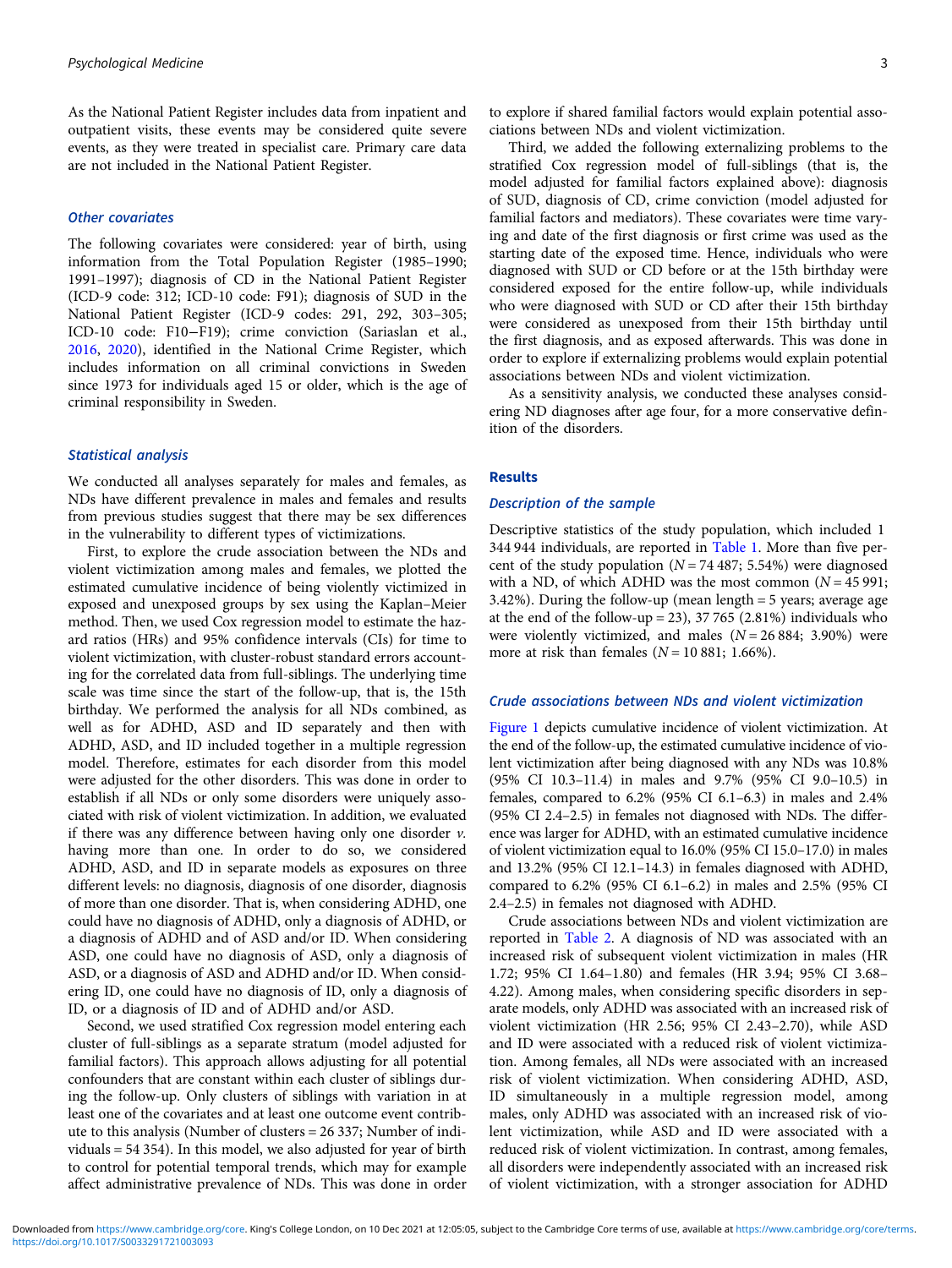#### <span id="page-3-0"></span>Table 1. Description of the study population

|                                                 | Overall           | Males           | Females         |
|-------------------------------------------------|-------------------|-----------------|-----------------|
|                                                 | No. (%)           | No. $(%)$       | No. (%)         |
| Whole study population                          | 1 344 944         | 689 878 (51.29) | 655 066 (48.71) |
| Any ND                                          | 74 487 (5.54)     | 46 603 (6.76)   | 27 884 (4.26)   |
| ADHD                                            | 45 991 (3.42)     | 28 899 (4.19)   | 17 092 (2.61)   |
| ASD                                             | 21 362 (1.59)     | 14 058 (2.04)   | 7304 (1.12)     |
| ID                                              | 14 194 (1.06)     | 8400 (1.22)     | 5794 (0.88)     |
| SUD                                             | 59 886 (4.45)     | 32 029 (4.64)   | 27 857 (4.25)   |
| CD                                              | 5327 (0.40)       | 3310 (0.48)     | 2017 (0.31)     |
| Any crime conviction                            | 160 606 (11.94)   | 114 666 (16.62) | 45 940 (7.01)   |
| Maternal psychiatric diagnosis                  | 206 563 (15.36)   | 106 476 (15.43) | 100 087 (15.28) |
| Paternal psychiatric diagnosis                  | 175 093 (13.02)   | 89 400 (12.96)  | 85 693 (13.08)  |
| Maternal upper secondary education <sup>a</sup> | 1 176 827 (89.46) | 603 517 (89.47) | 573 310 (89.45) |
| Paternal upper secondary education <sup>b</sup> | 1 049 921 (82.40) | 538 843 (82.42) | 511 078 (82.38) |
| Violent victimization event                     | 37 765 (2.81)     | 26 884 (3.90)   | 10 881 (1.66)   |

No., number of observations; ND, neurodevelopmental disorder; ADHD, attention-deficit/hyperactivity disorder; ASD, autism spectrum disorder; ID, intellectual disability; SUD, substance use disorder; CD, conduct disorder.

<sup>a</sup>Due to missing values,  $N = 1315490$ .<br><sup>b</sup>Due to missing values,  $N = 1298388$ .



Fig. 1. Cumulative incidence of violent victimization.

Note: Dashed line = exposed to NDs; solid line = unexposed to NDs. NDs, neurodevelopmental disorders; ASD, autism spectrum disorder; ID, intellectual disability.

<https://doi.org/10.1017/S0033291721003093> Downloaded from<https://www.cambridge.org/core>. King's College London, on 10 Dec 2021 at 12:05:05, subject to the Cambridge Core terms of use, available at <https://www.cambridge.org/core/terms>.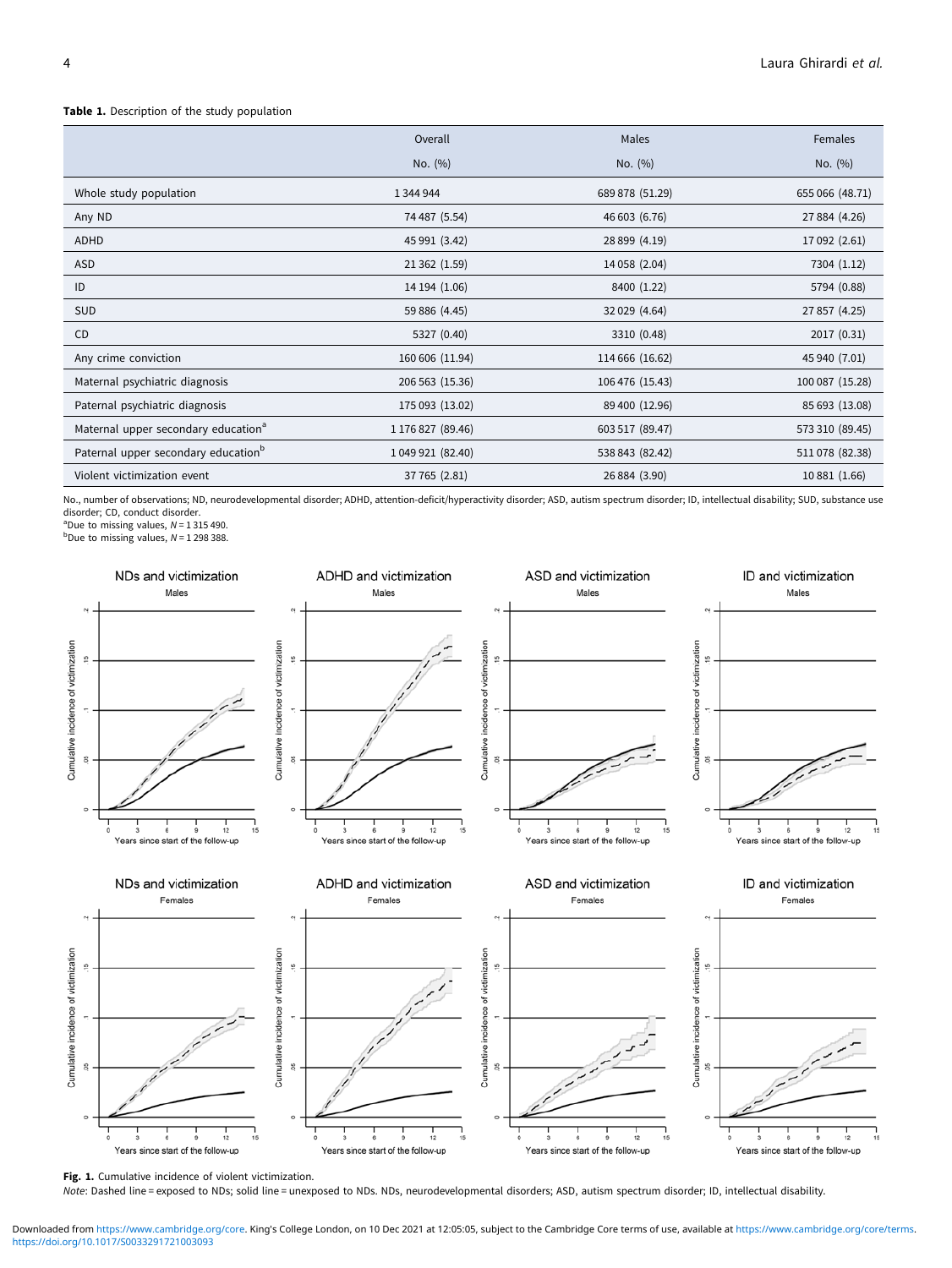<span id="page-4-0"></span>Table 2. Crude associations between NDs and violent victimization

|             | Separate models        | Multiple regression model <sup>a</sup> |  |
|-------------|------------------------|----------------------------------------|--|
|             | HR (95% CI)            | HR (95% CI)                            |  |
| Males       |                        |                                        |  |
| Any ND      | $1.72(1.64 - 1.80)$    | <b>NA</b>                              |  |
| <b>ADHD</b> | $2.56$ $(2.43 - 2.70)$ | $2.83$ $(2.67 - 2.99)$                 |  |
| <b>ASD</b>  | $0.84$ (0.75-0.95)     | $0.60$ $(0.53 - 0.68)$                 |  |
| ID          | $0.80(0.70-0.92)$      | $0.65(0.56 - 0.75)$                    |  |
| Females     |                        |                                        |  |
| Any ND      | $3.94(3.68 - 4.22)$    | <b>NA</b>                              |  |
| <b>ADHD</b> | $5.39(4.97 - 5.85)$    | 4.91 (4.48-5.38)                       |  |
| <b>ASD</b>  | $2.87$ $(2.47 - 3.32)$ | $1.24(1.04-1.47)$                      |  |
| ID          | $2.78(2.41-3.20)$      | $1.77(1.51 - 2.07)$                    |  |

HR, hazard ratio; CI, confidence interval; ND, neurodevelopmental disorder; ADHD, attention-deficit/hyperactivity disorder; ASD, autism spectrum disorder; ID, intellectual disability.

<sup>a</sup>The estimates for each disorder are mutually adjusted for the other disorders.

(HR 4.91; 95% CI 4.48–5.38) than for ASD (HR 1.24; 95% CI 1.04–1.47) and ID (HR 1.77; 95% CI 1.51–2.07). The difference in the association between NDs and violent victimization between males and females was statistically significant ( $p = 0.00$ ).

When evaluating the role of comorbidity, the pattern of results for ADHD was different from ASD and ID. For ADHD, among males, having only a diagnosis of ADHD was associated with an increased risk of violent victimization (HR 2.86; 95% CI 2.70– 3.03), as compared to not having a diagnosis of ADHD. The increase in the risk was lower if there was an additional diagnosis of ASD and/or ID (HR 1.61; 95% CI 1.42–1.85). Among females, having only a diagnosis of ADHD (HR 5.45; 95% CI 4.98–5.97) or having an additional diagnosis of ASD and/or ID (HR 5.15; 95% CI 4.32–6.15) was associated with an increase in the risk of violent victimization of similar magnitude. For ASD, among males, having only a diagnosis of ASD was associated with a decreased risk of violent victimization (HR 0.74; 95% CI 0.62– 0.88). The association for having an additional diagnosis of ADHD and/or ID was null (HR 0.96; 95% CI 0.81–1.13). Among females, having only a diagnosis of ASD (HR 2.71; 95% CI 2.20– 3.33) or having an additional diagnosis of ADHD and/or ID (HR 3.04; 95% CI 2.47–3.75) was associated with an increase in the risk of violent victimization of similar magnitude. For ID, among males, having only a diagnosis of ID was associated with a decreased risk of violent victimization HR 0.63 (95% CI 0.51– 0.78). The association for having an additional diagnosis of ADHD and/or ASD was null [HR 1.01 (95% CI 0.83–1.21)]. Among females, having only a diagnosis of ID (HR 2.50; 95% CI 2.08–2.99) or having an additional diagnosis of ADHD and/or ASD (HR 3.41; 95% CI 2.71–4.31) was associated with an increase in the risk of violent victimization of similar magnitude.

# The role of familial factors for associations between NDs and violent victimization

Adjusted associations between NDs and violent victimization are reported in Table 3. In the model where we explored to role of familial factors shared by full-siblings, a diagnosis of ND was associated with an increased risk of subsequent violent

Table 3. Adjusted associations between NDs and violent victimization

|            | Adjusted for familial<br>factors <sup>a</sup> | Adjusted for familial factors<br>and mediators <sup>b</sup> |
|------------|-----------------------------------------------|-------------------------------------------------------------|
|            | HR (95% CI)                                   | HR (95% CI)                                                 |
| Males      |                                               |                                                             |
| Any ND     | $1.14(0.99-1.31)$                             | $0.99(0.86 - 1.14)$                                         |
| ADHD       | $1.53(1.29-1.82)$                             | $1.27(1.06-1.51)$                                           |
| ASD        | $0.82$ $(0.59-1.12)$                          | $0.83$ $(0.61 - 1.13)$                                      |
| ID         | $0.49$ $(0.34 - 0.70)$                        | $0.51$ $(0.36 - 0.73)$                                      |
| Females    |                                               |                                                             |
| Any ND     | $1.73(1.37-2.18)$                             | $1.42(1.11-1.83)$                                           |
| ADHD       | $2.24(1.64-3.04)$                             | $1.69$ $(1.21-2.36)$                                        |
| <b>ASD</b> | $0.81(0.49-1.34)$                             | $0.75(0.45 - 1.24)$                                         |
| ID         | $1.29(0.80 - 2.11)$                           | $1.29(0.80 - 2.08)$                                         |

HR, hazard ratio; CI, confidence interval; ND, neurodevelopmental disorder; ADHD, attention-deficit/hyperactivity disorder; ASD, autism spectrum disorder; ID, intellectual disability.

<sup>a</sup>The model is adjusted for familial factors shared by full siblings.

<sup>b</sup>The model is additionally adjusted for substance use disorder, conduct disorder, and crime conviction.

victimization in males (HR 1.14; 95% CI 0.99–1.31), although the confidence interval included one, and in females (HR 1.73; 95% CI 1.37–2.18). All familial factor adjusted estimates (Table 3) attenuated compared to the non-adjusted estimates (Table 2), which suggests that familial factors may explain part of the association. When considering the specific disorders simultaneously, only ADHD was associated with an increased risk of violent victimization in both males (HR 1.53; 95% CI 1.29– 1.82) and females (HR 2.24; 95% CI 1.64–3.04).

## The role of mediators for associations between NDs and violent victimization

The associations further attenuated when considering the role of familial factors and externalizing problems, suggesting that these may be important mechanisms in the association between NDs and violent victimization (Table 3). When examining specific disorders, only ADHD was associated with an increased risk of violent victimization, both in males (HR 1.27; 95% CI 1.06–1.51) and in females (HR 1.69; 95% CI 1.21–2.36; Table 3).

#### Sensitivity analysis

Associations between a more conservative definition of NDs and violent victimization were similar to those obtained from the main analyses [\(Table 4\)](#page-5-0).

#### **Discussion**

In this nation-wide study, we found that having a diagnosis of NDs was associated with an increased risk of being victim of violence during adolescence and young adulthood among females. In males, there was a positive association with ADHD only, while ASD and ID were associated with a decreased risk of violent victimization. A possible explanation for this is that ADHD symptoms, such as impulsivity and inattention, may increase the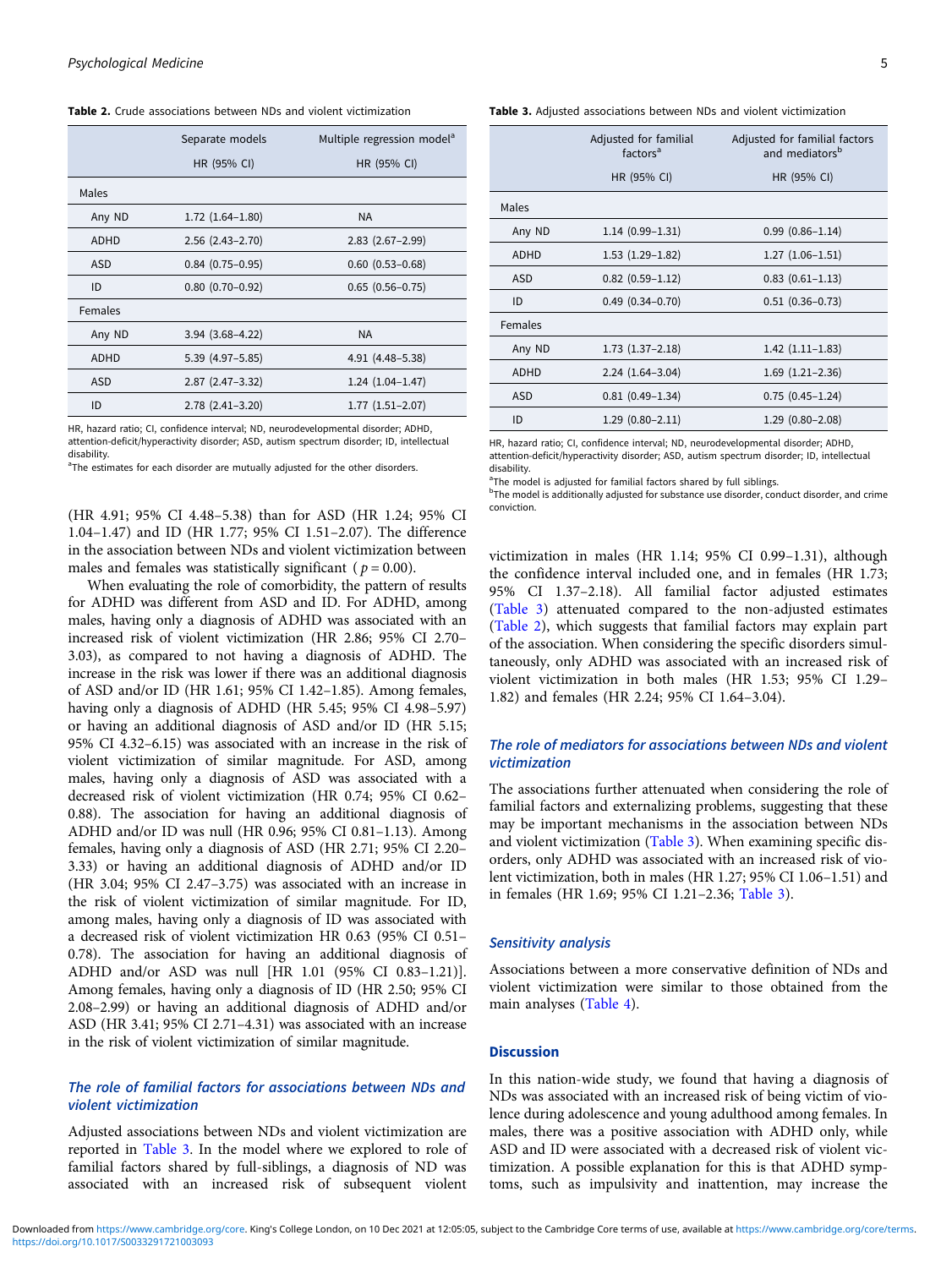|         | Crude association - Separate<br>models | Crude association - Multiple<br>regression model <sup>a</sup> | Adjusted for familial<br>factors <sup>b</sup> | Adjusted for familial factors and<br>mediators <sup>c</sup> |
|---------|----------------------------------------|---------------------------------------------------------------|-----------------------------------------------|-------------------------------------------------------------|
|         | HR (95% CI)                            | HR (95% CI)                                                   | HR (95% CI)                                   | HR (95% CI)                                                 |
| Males   |                                        |                                                               |                                               |                                                             |
| Any ND  | $1.74(1.66-1.83)$                      | <b>NA</b>                                                     | $1.16(1.01-1.34)$                             | $1.01(0.87 - 1.17)$                                         |
| ADHD    | $2.56$ $(2.43 - 2.71)$                 | $2.83$ $(2.67 - 2.99)$                                        | $1.52$ $(1.28-1.80)$                          | $1.25(1.05-1.49)$                                           |
| ASD     | $0.86$ $(0.76 - 0.96)$                 | $0.60$ $(0.53 - 0.68)$                                        | $0.83(0.60 - 1.15)$                           | $0.85(0.62 - 1.16)$                                         |
| ID      | $0.81(0.71-0.94)$                      | $0.66$ $(0.57-0.76)$                                          | $0.50(0.35-0.71)$                             | $0.52$ (0.37-0.74)                                          |
| Females |                                        |                                                               |                                               |                                                             |
| Any ND  | $3.84$ $(3.71 - 4.25)$                 | <b>NA</b>                                                     | $1.73$ $(1.37-2.19)$                          | $1.43(1.11-1.84)$                                           |
| ADHD    | $5.40(5.00 - 5.86)$                    | $4.93(4.50 - 5.40)$                                           | $2.24(1.65-3.06)$                             | $1.69$ $(1.21 - 2.37)$                                      |
| ASD     | $2.85(2.45-3.30)$                      | $1.22$ $(1.03-1.45)$                                          | $0.79(0.47-1.31)$                             | $0.73$ $(0.44 - 1.21)$                                      |
| ID      | $2.81(2.43-3.24)$                      | $1.79$ $(1.53 - 2.09)$                                        | $1.26$ (0.77-2.06)                            | $1.26$ (0.78-2.03)                                          |

<span id="page-5-0"></span>Table 4. Sensitivity analysis on ND diagnoses from age four

HR, hazard ratio; CI, confidence interval; ND, neurodevelopmental disorder; ADHD, attention-deficit/hyperactivity disorder; ASD, autism spectrum disorder; ID, intellectual disability. <sup>a</sup>The estimates for each disorder are mutually adjusted for the other disorders.

<sup>b</sup>The model is adjusted for familial factors shared by full siblings; <sup>c</sup>the model is additionally adjusted for substance use disorder, conduct disorder, and crime conviction.

vulnerability of both men and women to violent victimization. In contrast, ASD symptoms, such as social and communication difficulties, may have opposite effects in males and females. For example, young women might become the target of violence, because of their interpersonal difficulties, whereas having fewer interactions with others or even being socially isolated may protect young men from contexts where violence may occur. When considering the role of comorbidities, we found that among males with ADHD, having and additional diagnosis of ASD, ID or both, may reduce the magnitude of the increase in the risk of violent victimization. In other words, comorbidity with these disorders may be protective. Among females, for any of the disorders considered comorbidity did not seem to result in a larger increase in the risk of violent victimization.

The analyses of the possible mechanisms underlying the observed associations revealed three important findings. First, sibling-comparisons led to attenuated associations, indicating that the mechanisms underlying associations between NDs and violent victimization reflect in part a shared familial liability. This is in line with a recent Swedish study on the risk of violent victimization among individuals with other psychiatric disorders, which found increased risk for all psychiatric disorders, but attenuated estimates in models adjusted for familial confounding using sibling-comparison design (Sariaslan et al., [2020](#page-7-0)). This is also in line with evidence suggesting that genetic vulnerability to psychiatric disorders is associated with an increased risk of being exposed to a less severe form of victimization, bullying (Schoeler et al., [2019](#page-7-0)).

Second, the disorder-specific sibling-comparisons (that is, the model adjusted for familial factors by comparing siblings who are discordant on diagnosis of NDs) revealed that the association of ASD with violent victimization in females was mostly attenuated to one, while ADHD remained associated with an increased risk of violent victimization in men and women separately. This suggests that, although part of the association was explained by shared familial factors, ADHD may be independently associated with a higher risk of being violently victimized. One possible explanation for this is that ADHD symptoms such as impulsivity

and/or reduced vigilance (i.e. inattention) to potential threats may be increase the risk of becoming victim of violence.

Third, we found that the association between ADHD and victimization was partly mediated by externalizing behaviours. This is consistent with the well-established association between ADHD and externalizing problems (Biederman et al., [1997;](#page-6-0) Groenman et al., [2013](#page-6-0), [2017](#page-6-0); Lichtenstein et al., [2012;](#page-7-0) Mohr-Jensen & Steinhausen, [2016;](#page-7-0) Mohr-Jensen et al., [2019](#page-7-0); Yoshimasu et al., [2012\)](#page-7-0) and the available evidence supporting an association between externalizing problems and risk of becoming victim of violence (Johnson et al., [2016;](#page-7-0) Vaughn et al., [2010\)](#page-7-0). In addition, these findings confirm the importance of the dynamic interplay between victimization and perpetration risk (Sariaslan et al., [2020\)](#page-7-0), which needs to be considered carefully in future research. Importantly, the association between ADHD and violent victimization was not fully explained by externalizing problems. This suggests that impulsivity and lack of attention to potentially dangerous situations may be important factors influencing the risk of being victim of violence, even among individuals who do not have a history of conduct, abuse, or crime issues. Future research may explore symptom domains and mechanisms that may underlie this association and design interventions to target them.

Results from this study are in line with previous research, which has found an overall increased risk of victimization of different type and severity among individuals with NDs, using data from surveys (Brown-Lavoie et al., [2014](#page-6-0); Dammeyer & Chapman, [2018;](#page-6-0) Fogden et al., [2016](#page-6-0); Guendelman et al., [2016](#page-7-0); McCauley et al., [2015;](#page-7-0) Nixon et al., [2017](#page-7-0); Ohlsson Gotby et al., [2018;](#page-7-0) Weiss & Fardella, [2018](#page-7-0); Wymbs et al., [2019](#page-7-0)). Considering previous and current evidence, mental health professionals should carefully consider the risk of individuals with ND of being victim of violence and help patients and their families to identify situations or behaviors that may be unsafe. However, these results are partially in contrast to what has been reported by a recent Danish study, which found that, after several adjustments, a diagnosis of ND was not associated with a higher risk of violent victimization, with the exception of women with ID (Dean et al., [2018\)](#page-6-0). The divergence in results may be explained by methodological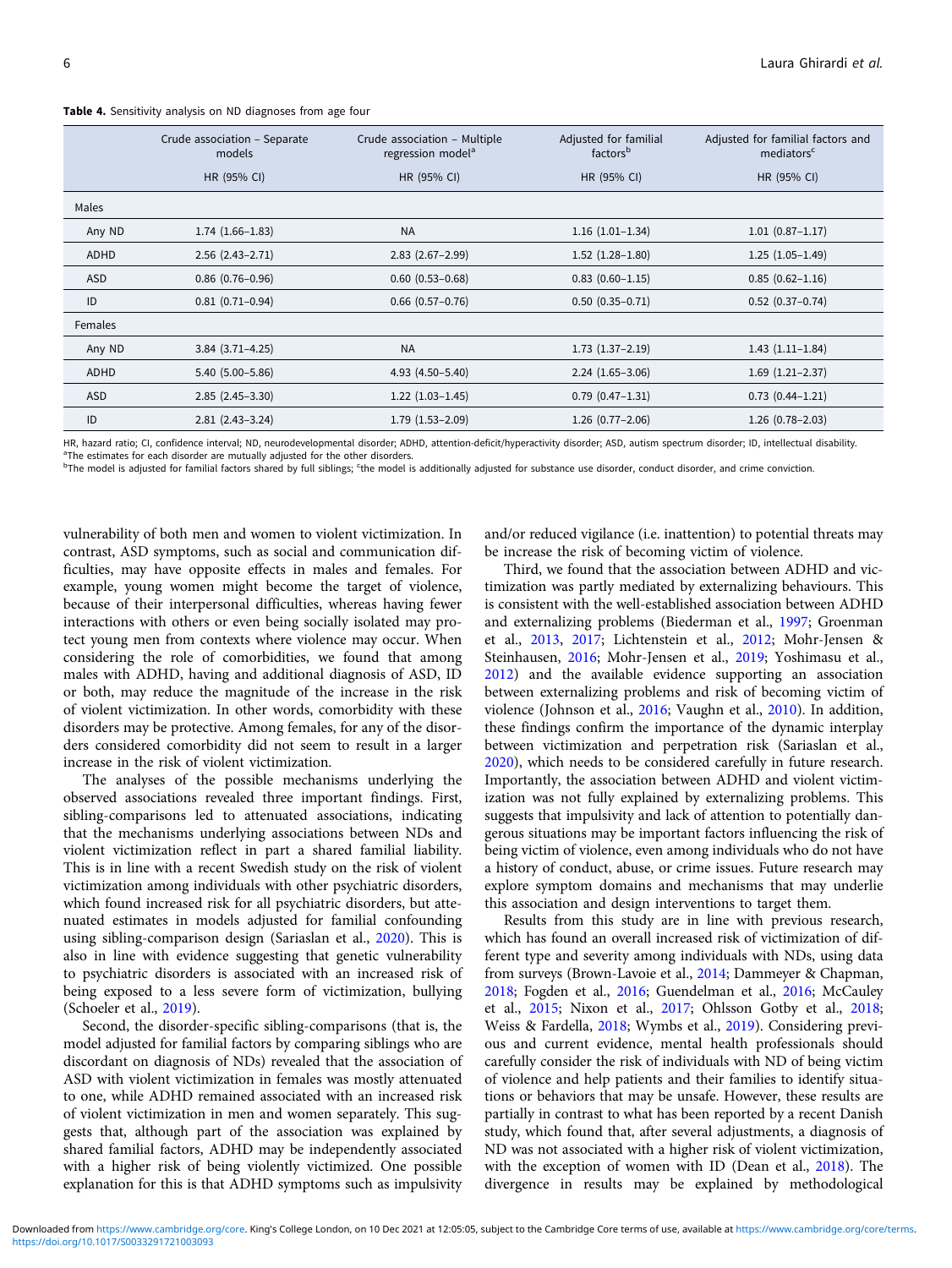<span id="page-6-0"></span>differences, including the choice of not considering different NDs separately and the use of data on police-reported crimes. In fact, different data sources may capture different types of events. For example, hospital and death records capture only victimization events severe enough to require medical attention.

A number of limitations should be considered when interpreting the results of the study. First, as mentioned above, we only had data on clinical diagnoses of NDs and violent victimization from medical and death records, which capture mainly more severe cases, both for NDs and for violent victimization. Therefore, our results might not generalize to less severe ND symptoms and victimization events. In addition, it may be that individuals with different NDs may be more or less likely to report violence, due to the symptoms of the disorders. For example, communication difficulties typical of ASD may influence the likelihood of seeking medical care or reporting being victim of violence. Second, we could not investigate which symptoms of NDs (e.g. for ADHD impulsivity  $v$ . inattentiveness) may be more strongly associated with the risk of victimization because we did not have access to information on disorder subtypes or manifestations, or symptom dimensions. Similarly, we could not differentiate between different types of victimization events, as more detailed data are not available or accurate. Third, data on CD, SUD, and crime conviction may not be an optimal measure of externalizing behaviors, due to underreporting. If this was the case, the independent association between ADHD and violent victimization may be overestimated. Future studies, with more comprehensive assessment of externalizing problems, may help to elucidate the interplay between ADHD, externalizing problems and victimization. In addition, although we interpreted the role of externalizing problems as possible mediators of the association between NDs and victimization, we did not restrict the timing of externalizing problems (that is either the diagnosis of SUD or CD or crime conviction) to occur after ND diagnoses, in order to use all the available information from the different registers. This was done because while it may happen that, for example, a diagnosis of ADHD is given after a SUD diagnosis, this is likely to reflect a delayed diagnosis of ADHD, as ADHD typically has its onset in childhood, while SUD typically has its onset in adolescence or early adulthood. In addition, childhood ADHD is recognized as a risk factor for subsequent SUD (Biederman et al., 1997; Groenman et al., 2013, 2017; Yoshimasu et al., [2012](#page-7-0)). Fourth, although we excluded individuals who had a victimization event before the start of the follow-up, there might be unrecorded events due to, for example, later start of the outpatient register (in 2001) and this may be an issue for the older individuals in the cohort. In addition, we were not able to control for other less severe events not recorded in healthcare registers, which may be confounders of the association between NDs and violent victimization, as they may be associated with an increased probability of both. While such events may be accounted for in the analysis based on sibling-comparison, that is, adjusted for familial factors shared by siblings, we cannot exclude that such factors may also act at the individual level. Last, sibling-comparison only accounts for part of the genetic influences, since siblings share on average half of their co-segregating alleles. Therefore, residual genetic confounding may explain at least part of the association between ADHD and violent victimization.

In conclusion, ADHD, but also ASD and ID in females, are associated with increased risk of violent victimization throughout adolescence and emerging adulthood. Therefore, mental health professionals should take into consideration the vulnerability of

these patients to being victim of severe violence and ask about victimization experiences, in order to provide appropriate support and prevent secondary negative effects. The mechanisms explaining the observed associations reflect in part a shared familial liability, but also mediation via externalizing problems. In addition, for ADHD, there might be an independent association with violent victimization, which deserves further investigation to clarify relevant symptom dimensions and mechanisms.

Supplementary material. The supplementary material for this article can be found at <https://doi.org/10.1017/S0033291721003093>

Acknowledgements. We acknowledge financial support from the Swedish Research Council (2014–3831; 2013-2280). The project has also received funding Swedish Initiative for Research on Microdata in the Social And Medical Sciences (SIMSAM) framework Grant no. 340-2013-5867. Laura Ghirardi is supported from the European Union' Horizon 2020 research and innovation programme under the Marie Sklodowska-Curie grant agreement no. 643051. This report reflects only the authors' views and the European Union is not responsible for any use that may be made of the information it contains. Seena Fazel is funded by the Wellcome Trust (#202836/Z/16/Z). Erik Pettersson is funded by the Swedish Research Council (2017-01358). The funders had no role in the study design; the collection, analysis and interpretation of data; writing of the report; and the decision to submit the article for publication.

Conflict of interest. Henrik Larsson has served as a speaker for Evolan Pharma and Shire and has received research grants from Shire; all outside the submitted work. All the other authors have no potential conflict of interest.

#### References

- APA (2013). Diagnostic and statistical manual of mental disorders (DSM-5®). Arlington, VA: American Psychiatric Association Publishing.
- Biederman, J., Wilens, T., Mick, E., Faraone, S. V., Weber, W., Curtis, S., … Soriano, J. (1997). Is ADHD a risk factor for psychoactive substance use disorders? Findings from a four-year prospective follow-up study. Journal of the American Academy of Child and Adolescent Psychiatry 36, 21–29.
- Brooke, H. L., Talbäck, M., Hörnblad, J., Johansson, L. A., Ludvigsson, J. F., Druid, H., … Ljung, R. (2017). The Swedish cause of death register. European Journal of Epidemiology 32, 765–773.
- Brown-Lavoie, S. M., Viecili, M. A., & Weiss, J. A. (2014). Sexual knowledge and victimization in adults with autism spectrum disorders. Journal of Autism and Developmental Disorders 44, 2185–2196.
- Dammeyer, J., & Chapman, M. (2018). A national survey on violence and discrimination among people with disabilities. BMC Public Health 18, 355.
- Dean, K., Laursen, T. M., Pedersen, C. B., Webb, R. T., Mortensen, P. B., & Agerbo, E. (2018). Risk of being subjected to crime, including violent crime, after onset of mental illness: A Danish national registry study using police data. JAMA Psychiatry 75, 689–696.
- D'Onofrio, B. M., Lahey, B. B., Turkheimer, E., & Lichtenstein, P. (2013). Critical need for family-based, quasi-experimental designs in integrating genetic and social science research. American Journal of Public Health 103(Suppl 1), S46–S55.
- Fogden, B. C., Thomas, S. D., Daffern, M., & Ogloff, J. R. (2016). Crime and victimisation in people with intellectual disability: A case linkage study. BMC Psychiatry 16, 170.
- Groenman, A. P., Janssen, T. W. P., & Oosterlaan, J. (2017). Childhood psychiatric disorders as risk factor for subsequent substance abuse: A meta-analysis. Journal of the American Academy of Child and Adolescent Psychiatry 56, 556–569.
- Groenman, A. P., Oosterlaan, J., Rommelse, N., Franke, B., Roeyers, H., Oades, R. D., … Faraone, S. V. (2013). Substance use disorders in adolescents with attention deficit hyperactivity disorder: A 4-year follow-up study. Addiction 108, 1503–1511.